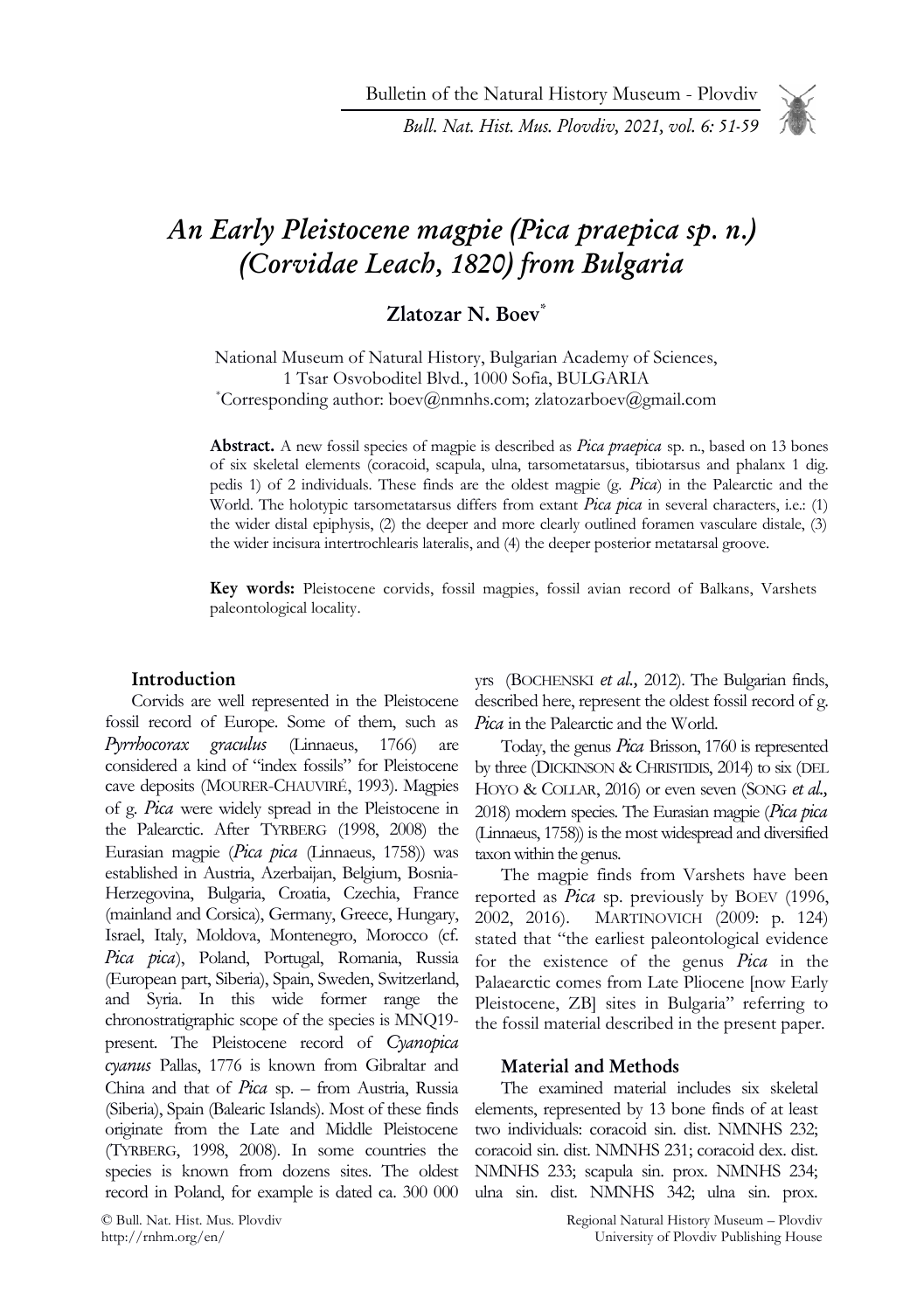NMNHS 341; ulna sin. dist. NMNHS 340; tarsometatarsus dex. prox. NMNHS 230; tarsometatarsus sin. diaphysal fragment NMNHS 343; tarsometatarsus dex. dist. NMNHS 229; tarsometatarsus dist. NMNHS 146; tibiotarsus dist. (trochlea tibiotarsi) NMNHS 147; phalanx 1 dig. 1 pedis sin. NMNHS 235 (Plates 1, 2). Most of them represent bone fragments. The material was collected in the early 1990s and is now kept at the collections of the Vertebrate Animals Department of the National Museum of Natural History, Sofia, Bulgarian Academy of Sciences.

Comparative material used: Coloeus monedula NMNHS 9/1989, NMNHS 10/1991; Cyanopica cyanus NMNHS 1/1997; Garrulus glandarius NMNHS 1/1982, NMNHS 21/2004; Nucifraga caryocatactes NMNHS 9/1984; NMNHS 10/2002; Pica pica pica NMNHS 4/1989, NMNHS 7/1991, NMNHS 8/1992, NMNHS 14/2003; Pyrrhocorax graculus NMNHS 2/1986, NMNHS 8/2001; Pyrrhocorax pyrrhocorax NMNHS 1/1990.

All measurements are given in millimetres (Fig. 1; Table 1, 2). The taxonomy follows DICKINSON & CHRISTIDIS (2014). The osteological terminology follows BAUMEL & WITMER (1993) and LIVEZEY & ZUSI (2006).

Abbreviations: Anatomical: dex. - dextra; dist. – distal; prox. - proximal; sin - sinistra; Institutional: NMNHS - National Museum of Natural History (Bulgarian Academy of Sciences), Sofia.

Systematic part

Order: PASSERIFORMES Linnaeus, 1758 Family: Corvidae Leach, 1820 Genus Pica Brisson, 1760 Pica praepica sp. n.

Holotype: NMNHS 146, distal left tarsometatarsus (Plate 2 c, f). Collected in 28.09.1990 by the author.

Paratypes: coracoid sin. dist. NMNHS 231 (Plate 1 – a); coracoid sin. dist. NMNHS 232 (Plate  $(1 - b)$ ; ulna sin. prox. NMNHS 341 (Plate  $(1 - e)$ ; ulna sin. dist. NMNHS  $342$  (Plate  $1 - f$ ); tarsometatarsus dex. prox. NMNHS 230 (Plate 2 – a); tarsometatarsus dex. dist. NMNHS 229 (Plate 2 – b); tibiotarsus dist. (trochlea tibiotarsi) NMNHS 147 (Plate  $2 - g$ ); coracoid dex. dist. NMNHS 233; scapula sin. prox. NMNHS 234; ulna sin. dist. NMNHS 340; tarsometatarsus sin. diaphysal fragment NMNHS 343; phalanx 1 dig. 1 pedis sin. NMNHS 235.

Etymology: The name praepica is given after the epithet of the modern Eurasian magpie *pica*, and the Latin prefix *prae*-, meaning "before".

Measurements: Table 2; Fig.  $1 - E$ , F).

Description: The proximal three fourths of the bone are missing and the total length of the bone fragment is 10.01 mm. All morphological details of a distal tarsometatarsus are excellently preserved. The fossil specimen is virtually indistinguishable from the corresponding bone of Pica pica (Linnaeus, 1758) except for some features, listed in the differential diagnosis (see below). All paratype specimens also almost completely fit with the corresponding skeletal elements of modern P. pica, although demonstrate some differences, for example slightly thicker shaft of the coracoid, shallower cotyla ventralis ulnae, and shorter phalanx 1 dig. pedis I.

Differential diagnosis: A fossil species in the genus Pica, whose tarsometatarsus differs from that of the extant *Pica pica* in:  $(1)$  a wider distal epiphysis; (2) the deeper and more clearly outlined foramen vasculare distale; (3) the wider incisura intertrochlearis lateralis; and (4) the deeper posterior metatarsal groove.

Preservation: The holotype represents a distal bone fragment, which is almost 1/4 of the estimated total length of the bone (Plate  $2 - c$ , f).

Locality: A ponor in a rocky hill, 6 km NE of town of Varshets (43.13 N, 23.17 E), near Dolno Orizovo village (Montana Region, NW Bulgaria); UTM grid: FN 89; 650 m a.s.l.

Stratigraphic position: Unconsolidated, unstratified sediments accumulated in the filling of clay.

Chronostratigraphy: Middle Villafranchian. The associated fauna of large mammals attributes the site to the MN 17 zone (SPASSOV, 1997) according to the chronostratigraphic system of MEIN (1990). POPOV (2001) determines the time span of Varshets between 2.04 Ma (Stranzendorf I) and 2.4 Ma (Stranzendorf D).

#### Comparisons

The specimens shows all the features of medium to large passeriform birds, having trochleae metatarsi 2, 3 and 4 positioned on a single (common) axis almost parallel each other and a thin and straight diaphysis of the tarsometatarsus. The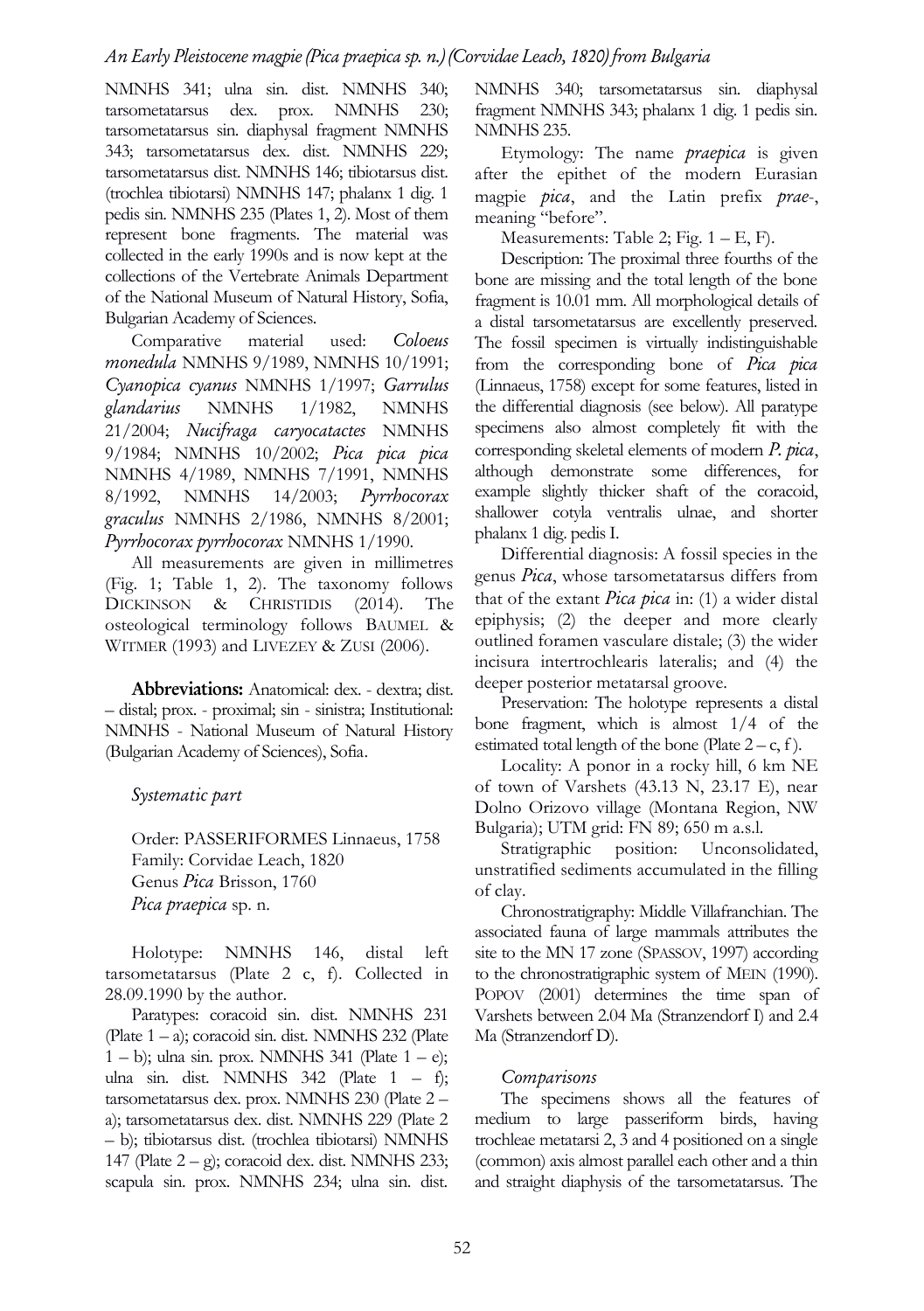specimens from Varshets were compared with 18 corvid taxa (12 recent and 6 fossil) of 7 genera.

#### Comparison with recent Palearctic smaller corvids

Cyanopica cyanus: This species is significantly smaller (Table 1, 2). Pyrrhocorax graculus (Linnaeus, 1766) has wider and more symmetrical trochlea metatarsi 3 and less distally positioned foramen vasculare distale. Nucifraga caryocatactes (Linnaeus, 1758) is smaller in size and has relatively narrower distal pre-epiphysal part of diaphysis. Garrulus glandarius (Linnaeus, 1758) is also smaller and its posterior metatarsal groove is shallower. Coloeus monedula (Linnaeus, 1758) has more symmetrical trochlea metatarsi 3, less distally positioned foramen vasculare distale, and deeper relief of the trochlea metatarsi 2. According to the data provided by TOMEK & BOCHENSKI (2000), the corresponding bone of Perisoreus infaustus (Linnaeus, 1758) is much smaller, whereas it is considerably larger in Pyrrhocorax pyrrhocorax (Linnaeus, 1758) (Table 1, 2), which is further distinguished by having its dorsal surface of trochlea metatarsi 2 relatively wider.

#### Comparison with fossil magpies

Pica pica major Janossy, 1972 was described from Stranska Skala I (Czechia) as a subspecies slightly larger than the extant *Pica pica*. This subspecies was recorded also in Austria, Hungary, and France. It is a late Pleistocene magpie, that existed in MNQ21-23 (TYRBERG, 1998). Later, MLIKOVSKÝ (2002) synonymized it with Corvus monedula, Linnaeus, 1758, now designated as Coloeus monedula (Linnaeus, 1758). However, Kessler (2020) restored validity of P. p. major, based on examined material from several other localities. JANOSSY (1972) stated that the variation of measurements of the leg bones of P. p. major is higher than in the extant  $P$ . pica. Unfortunately only total length of the tarsometatarsus (53.3 mm) of  $P$ .  $p$ . *major* is given in this publication, so the comparison with  $P$ . praepica is impossible.

It is worthy to mention that some bone measurements of *P. praepica* are smaller than these of  $P$ . pica, while  $P$ . p. major was slightly bigger than modern P. pica.

The measurements of the fossil tarsometatarsus of Pica pica from Texas (MILLER & BOWMAN 1955) falls within of the range of the two recent forms of North American magpies, P. hudsonia and P. nuttalli. "The fossil falls within or barely exceeds the upper size limits of  $P$ .  $p$ . hudsonica (pr. P. hudsonia) and P. p. japonica (pr. P. serica), whereas it greatly exceeds the extremes of P. nuttallii (pr. P. nutalli)..." (MILLER & BOWMAN 1955; p. 164.).

Pica mourerae Segui, 2001 from the Plio-Pleistocene of Mallorca is characterized by the reduction of its wing elements and elongated legs which could not be stated (or rejected) for the Bulgarian finds. Apparently, Pica mourerae was an island endemic, contemporaneous with Pica found at Varshets.

Pica pica tugarinovi Martinovich, 2009 was described from the late Pleistocene (13 665±90 yrs) to early Holocene (9560±175 yrs) deposits of Central Siberia (Russia). Its chronostratigraphic differences are significant in comparison with the finds from Varshets. Specimens of the corresponding skeletal elements (ulna, tarsometatarsus) show slightly leger dimensions (Tables 1, 2).

Pica sp. from the Late Pleistocene of Loutra Almopias Cave (Macedonia, Greece) was represented only by its wing bones (only phalanx proximalis digitus majoris). It differs from P. pica by the relatively longer "neck" of prox. end, although it significantly resembles  $P$ , pica but was much bigger in size (BOEV & TSOUKALA, 2019). Direct comparisons with the correspomding bones of this magpie are impossible.

The tarsometatarsus (and most of other long bones) of the late Pleistocene magpie from the Binagada locality (Azerbaijan) were practically undistinguishable from recent P. pica (SEREBROVSKIY, 1948; PANTELEEV & BURCHAK-ABRAMOVICH, 2000). SEREBROVSKIY (1948) mentioned: "Only relative to the metatarsus should note that it is somewhat small for a normal bird. Perhaps we have a bone of an incompletely grown individual." (p. 56). Measurements of these specimens are not provided.

#### Comparison with recent magpies

Yellow-billed magpie (Pica nutalli (Audubon, 1837)) is isolated in the western California (MILLER & BOWMAN, 1955). It is closely related to the Black-billed magpie (Pica hudsonia, Sabine, 1823), also a North-American magpie, spread in the western part of the continent from Alaska to California. After MILLER & BOWMAN (1955), "the genus Pica has generally been considered to be of Old World origin and to have reached the North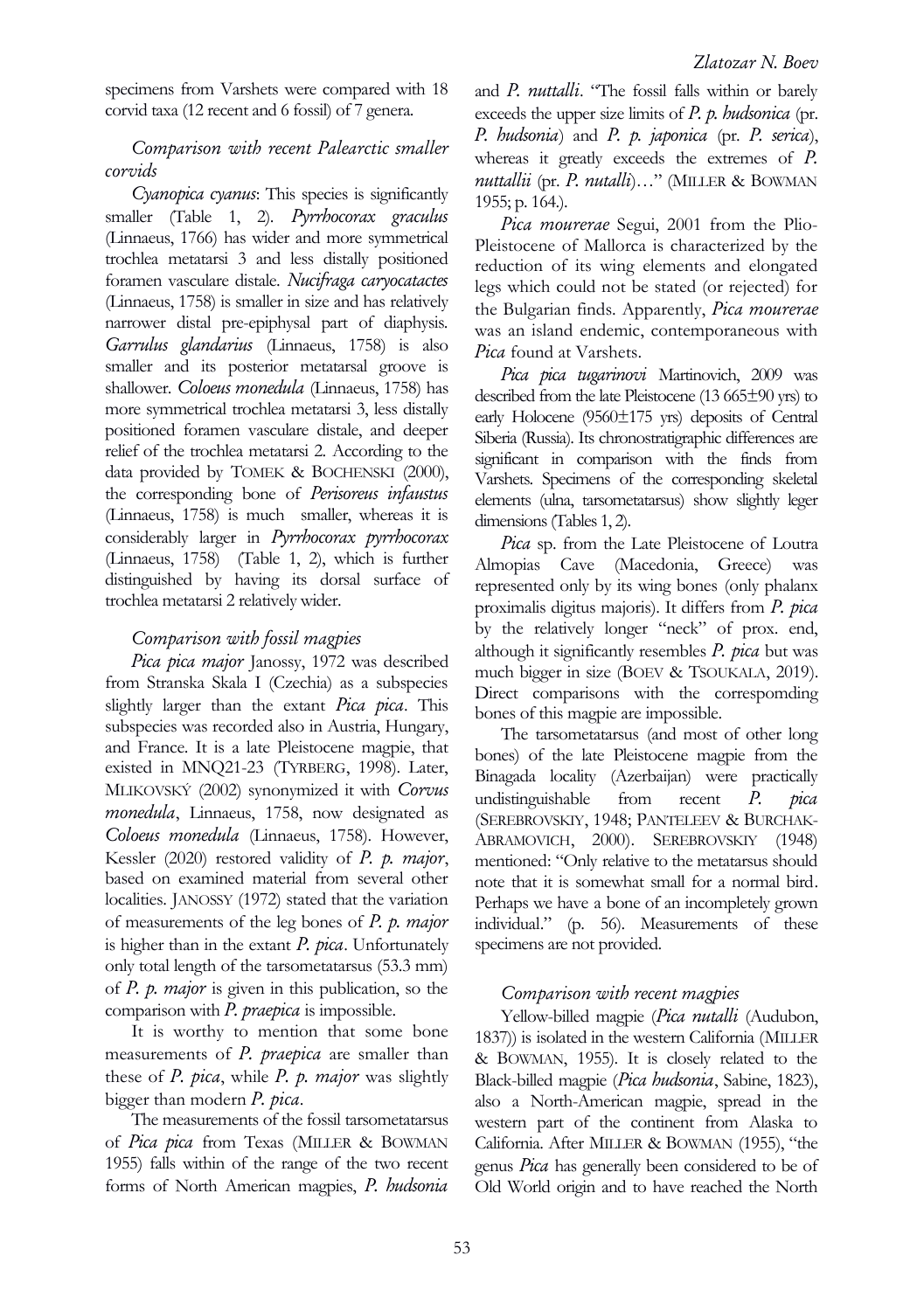American continent "relatively recently," presumably via a Bering land bridge." (p. 164). Both North-American species are of much younger (0.2 Mya) age (MILLER & BOWMAN, 1955; SONG et al., 2018)), than the examined Bulgarian finds.

Two subspecies of *P. pica* have been raised to species level by DEL HOYO & COLLAR  $(2016)$ : the Maghreb Magpie  $(P.$  mauritanica Malherbe, 1845) and the Asir Magpie (Pica asirensis Bates, 1936). In addition, the Blackrumped magpie (P. bottanensis Delessert, 1840) has been recently designated also from *P. pica*.

After ERICSON et al. (2005) "magpies (Pica) appear to have speciated after immigration to the New World" (p. 233). LEE et al. (2003) consider the Oriental magpie (P. serica Gould, 1845) basal for the genus  $Pic$ a. On the other hand, P. serica has been split from P. pica. (SONG et al., 2018). All these new taxa have been based on the molecular phylogeny.

Divergences among basal three lineages (NW Africa, Arabia and the Qinghai-Tibet Plateau) is of Pleistocene age and took place

1.4–3.1 Mya (SONG et al., 2018), i. e. namely during the time of existence of the Villafranchian magpie from Varshets.

#### Conclusion

The comparison presented above shows that the specimen NMNHS 146 could not be referred to any of the recent and fossil species belonging to Pica genus. Thus, having in mind its ancient age (2.40 to 2.04 Mya) I prefer to designate this material - six skeletal elements of forelimbs (coracoid, scapula, ulna) and hindlimbs (tibiotarsus, tarsometatarsus, phalanx I dig. pedis I) - as a distinct new species of magpie.

#### Acknowledgments

The author is very grateful to Dr. Cécile Mourer-Chauviré for her valuable help during the work at the Claude-Bernard University (Lyon) during the sponsored study visit by the Foundation Scientifique de Lyon et du Sud-Est (France), 1994–1995. The author thanks to two anonymous reviewers for their useful remarks on the previous version of the manuscript.

Table 1. Measurements of skeletal elements of the forelimbs of some Palearctic small and medium-sized corvids (ref. to Fig. 1; Measurements (arithmetic mean) of P. p. tigarinovi are given after MARTINOVICH, 2009).

| Taxa                                  |      |      | coracoid    | ulna |      |      |      |             |              |      |         |  |
|---------------------------------------|------|------|-------------|------|------|------|------|-------------|--------------|------|---------|--|
|                                       | a    | b    | $\mathbf c$ | d    | e    | f    | g    | $\mathbf h$ | $\mathbf{i}$ |      | $\bf k$ |  |
| Fossil - Varshets                     |      |      |             |      |      |      |      |             |              |      |         |  |
| Pica praepica sp. n. NMNHS 342        |      |      |             |      |      |      |      |             | 4.21         | 4.94 | 4.78    |  |
| Pica praepica sp. n. NMNHS 340        |      |      |             |      |      |      |      |             | 4.17         | 5.35 | 4.25    |  |
| Pica praepica sp. n. NMNHS 344        |      |      |             |      |      |      |      |             | 4.01         | 5.32 | 3.72    |  |
| Pica praepica sp. n. NMNHS 231        | 4.34 | 6.99 | 7.31        | 4.39 |      |      |      |             |              |      |         |  |
| Pica praepica sp. n. NMNHS 341        |      |      |             |      | 7.70 | 7.15 | 5.15 | 3.55        | L,           |      |         |  |
| Pica praepica sp. n. NMNHS 233        |      |      |             | 4.35 |      |      |      |             |              |      |         |  |
| Pica praepica sp. n. NMNHS 232        |      |      | 7.33        | 4.28 |      |      |      |             |              |      |         |  |
| Pica pica tugarinovi                  |      |      | 7.4         |      |      | 7.1  |      |             |              | 5.7  |         |  |
| Recent                                |      |      |             |      |      |      |      |             |              |      |         |  |
| Pica pica pica NMNHS 14/2003          | 5.40 | 7.89 | 8.51        | 5.11 | 7.40 | 7.39 | 5.33 | 3.66        | 4.65         | 5.61 | 4.97    |  |
| Pica pica pica NMNHS 4/1989           | 4.20 | 6.68 | 7.37        | 4.42 | 6.97 | 7.05 | 5.25 | 3.20        | 4.59         | 5.49 | 4.71    |  |
| Pica pica pica NMNHS 7/1991           | 4.85 | 6.86 | 6.71        | 4.12 | 6.95 | 6.94 | 4.93 | 3.26        | 4.66         | 5.68 | 4.71    |  |
| Pica pica pica NMNHS 8/1992           | 4.99 | 6.91 | 6.88        | 3.95 | 6.68 | 7.01 | 4.74 | 3.28        | 4.41         | 5.78 | 4.87    |  |
| Cyanopica cyanus NMNHS 1/1997         | 3.43 | 4.90 | 5.01        | 2.80 | 5.18 | 4.90 | 3.49 | 2.75        | 3.12         | 3.86 | 3.17    |  |
| Pyrrhocorax graculus NMNHS 8/2001     | 5.89 | 7.39 | 11.15       | 6.04 | 8.24 | 8.94 | 6.03 | 4.88        | 5.60         | 7.58 | 5.42    |  |
| Pyrrhocorax graculus NMNHS 2/1986     | 4.57 | 7.01 | 10.51       | 4.63 | 7.92 | 7.99 | 5.70 | 4.37        | 5.03         | 6.94 | 5.28    |  |
| Pyrrhocorax pyrrhocorax NMNHS 1/1990  | 6.15 | 9.11 | 12.10       | 5.34 | 9.30 | 9.49 | 6.67 | 4.61        | 5.66         | 7.47 | 6.19    |  |
| Nucifraga caryocatactes NMNHS 10/2002 | 3.64 | 6.18 | 6.50        | 3.87 | 6.89 | 7.00 | 5.05 | 3.21        | 3.95         | 5.84 | 4.52    |  |
| Nucifraga caryocatactes NMNHS 9/1984  | 3.87 | 5.76 | 7.90        | 4.51 | 6.56 | 6.64 | 4.73 | 3.25        | 4.17         | 5.49 | 4.47    |  |
| Garrulus glandarius NMNHS 21/2004     | 3.47 | 5.48 | 5.75        | 3.72 | 6.85 | 6.41 | 4.44 | 3.07        | 4.22         | 5.30 | 4.01    |  |
| Garrulus glandarius NMNHS 1/1982      | 3.31 | 5.81 | 6.63        | 4.85 | 7.01 | 6.96 | 4.96 | 3.31        | 4.91         | 5.95 | 4.54    |  |
| Coloeus monedula NMNHS 9/1989         | 3.93 | 6.51 | 7.83        | 4.06 | 7.27 | 7.28 | 5.48 | 3.99        | 4.38         | 6.36 | 4.83    |  |
| Coloeus monedula NMNHS 10/1991        | 4.66 | 6.58 | 7.77        | 4.66 | 7.80 | 7.09 | 5.53 | 3.57        | 4.60         | 6.03 | 5.01    |  |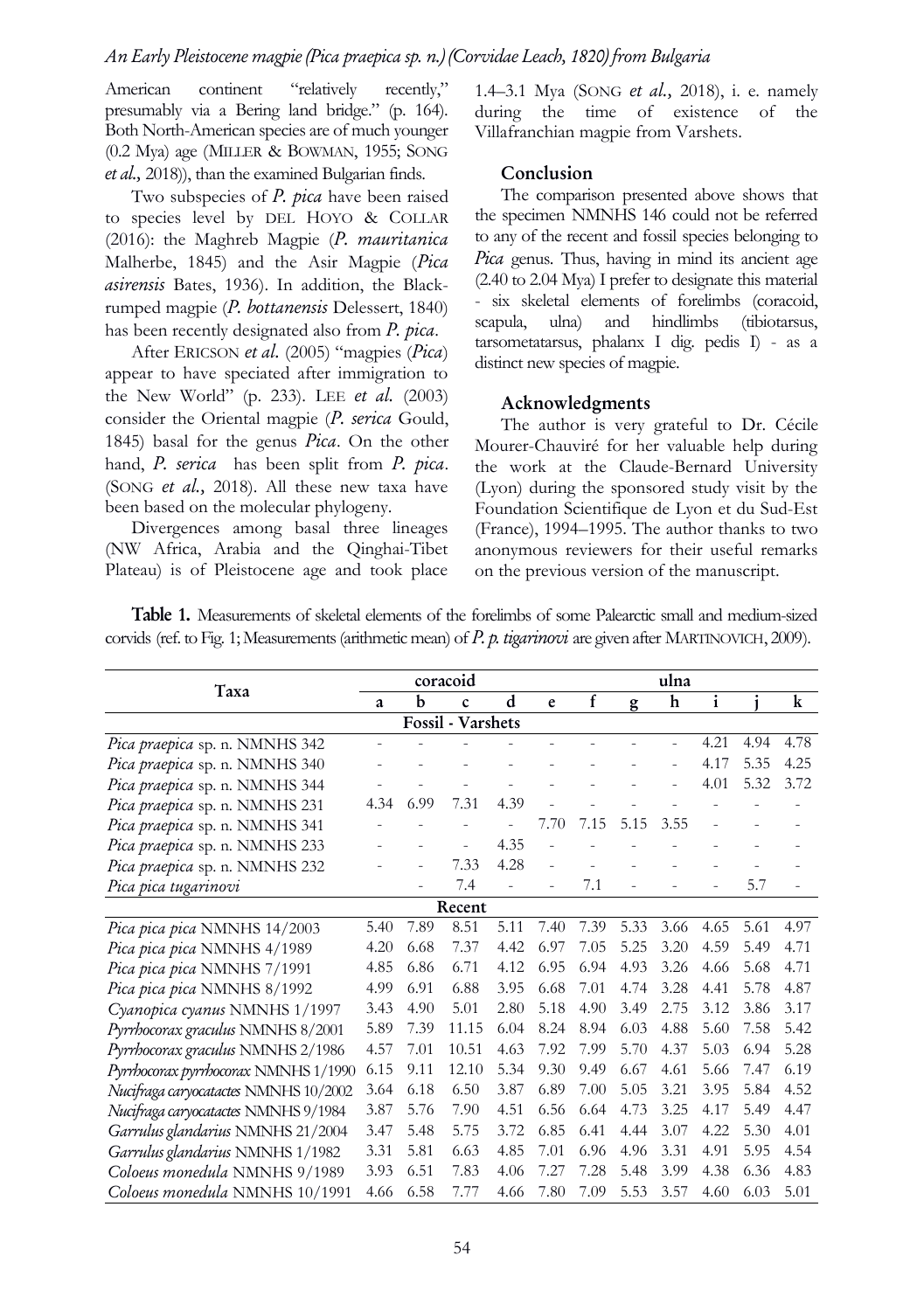Table 2. Measurements of skeletal elements of the hind limbs of some Palearctic small and mediumsized corvids (ref. to Fig. 1; Measurement "w" – total width of distal epiphysis.; Measurements (arithmetic mean) of P. p. tigarinovi are given after MARTINOVICH, 2009); Measurement "n" of P. hudsonia is after HARRIS (2012). Measurement "q" of P. serica and P. pica from Texas is after MILLER & BOWMAN, 1955).

| Taxa                                        | tibiotarsus |           |          |             | tarsometatarsus |      |      |      |      |           |                   |        |
|---------------------------------------------|-------------|-----------|----------|-------------|-----------------|------|------|------|------|-----------|-------------------|--------|
|                                             |             | m         | n        | $\mathbf 0$ | p               | q    | r    | S    | t    | u         | v                 | W      |
| <b>Fossil</b> - Varshets                    |             |           |          |             |                 |      |      |      |      |           |                   |        |
| Pica praepica sp. n. NMNHS 146              |             |           |          |             |                 |      | 2.27 | 1.96 | 3.26 |           | 3.57 1.80         | 5.54   |
| Pica praepica sp. n. NMNHS 229              |             |           |          |             |                 |      | 2.83 | 1.83 | 3.15 | 3.46 1.82 |                   |        |
| Pica praepica sp. n. NMNHS 230              |             |           | 7.74     | 4.61        | 7.11            | 4.27 |      |      |      |           |                   |        |
| Pica praepica sp. n. NMNHS 147              |             | 6.10 5.82 |          |             |                 |      |      |      |      |           |                   |        |
| Pica pica tugarinovi                        |             |           |          |             |                 |      | 3.1  |      |      |           |                   |        |
| Pica pica Palo Duro Falls (Texas)           |             |           |          |             |                 | 4.8  |      |      |      |           |                   |        |
| Recent                                      |             |           |          |             |                 |      |      |      |      |           |                   |        |
| Pica pica pica NMNHS 14/2003                |             | 6.45 6.13 | 7.24     |             | 4.91 7.32       | 4.51 | 2.51 | 2.06 | 3.13 |           | 3.67 1.76         | 4.97   |
| Pica pica pica NMNHS 4/1989                 |             | 5.61 5.51 | 6.98     | 4.55        | 6.74            | 4.50 | 1.81 | 1.76 | 3.13 | 3.17      | 1.85              | 5.15   |
| Pica pica pica NMNHS 7/1991                 |             | 5.86 5.88 | 6.73     | 4.65        | 7.09            | 4.20 | 2.33 | 1.77 | 2.77 | 3.39      | 1.71              | 4.71   |
| Pica pica pica NMNHS 8/1992                 |             | 5.94 6.03 | 6.84     | 4.71        | 7.05            | 4.51 | 2.39 | 1.79 | 3.12 |           | 3.25 1.82 4.79    |        |
| Pica nutalii                                |             |           |          |             |                 | 3.9  |      |      |      |           |                   |        |
| Cyanopica cyanus NMNHS 1/1997 3.96 3.88     |             |           | 4.58     | 3.05        | 4.21            | 2.64 | 2.04 | 1.21 | 1.91 |           | $2.22 \quad 1.20$ | 3.37   |
| Pica hudsonia                               |             |           | ca $750$ |             |                 | 4.5  |      |      |      |           |                   | ca.500 |
| Pica serica                                 |             |           |          |             |                 | 4.7  |      |      |      |           |                   |        |
| Pyrrhocorax graculus NMNHS 8/2001 6.16 6.30 |             |           | 5.66     |             | 5.02 7.28       | 4.61 | 2.57 | 1.81 | 3.41 |           | 2.69 1.86         | 5.80   |
| Pyrrhocorax graculus NMNHS 2/1986 5.67 5.45 |             |           | 7.35     | 4.73        | 6.83            | 4.09 | 2.61 | 1.69 | 3.11 |           | 3.32 1.52         | 5.51   |
| Pyrrhocorax pyrrhocorax NMNHS 1/1990        | 6.75 6.36   |           | 9.06     | 5.41        | 7.82            | 5.01 | 3.33 | 2.18 | 4.34 |           | 2.25 4.50 6.27    |        |
| Nucifraga caryocatactes NMNHS 10/2002       |             | 5.17 5.12 | 6.38     | 3.94        | 6.12            | 3.98 | 2.12 | 1.72 | 2.59 | 2.95      | 1.56              | 4.28   |
| Nucifraga caryocatactes NMNHS 9/1984        |             | 5.23 5.19 | 6.22     | 4.09        | 6.23            | 3.13 | 2.59 | 1.75 | 2.57 |           | 2.95 1.66         | 4.40   |
| Garrulus glandarius NMNHS 21/2004           |             | 5.21 5.13 | 5.96     | 3.39        | 5.71            | 3.57 | 1.92 | 1.59 | 2.49 | 2.83      | 1.58              | 4.14   |
| Garrulus glandarius NMNHS 1/1982            |             | 5.44 5.30 | 6.16     | 4.18        | 7.11            | 3.86 | 1.95 | 1.61 | 2.62 | 3.35      | 1.78              | 4.64   |
| Coloeus monedula NMNHS 9/1989               |             | 5.89 5.86 | 7.11     | 4.50        | 6.37            | 4.01 | 2.40 | 1.82 | 3.14 |           | 3.34 1.64         | 5.05   |
| Coloeus monedula NMNHS 10/1991              |             | 5.71 5.74 | 6.95     |             | 4.74 6.72       | 4.08 | 2.49 | 2.02 | 2.97 |           | 3.22 1.94 5.42    |        |



Fig. 1. Manner of measuring of some skeletal elements of Palearctic smaller corvids: coracoid, humeral part (A); ulna prox. (B); ulna dist. (C); tbt dist. (D); tmt prox. (E); tmt dist. (F). Drawings: Vera Hristova.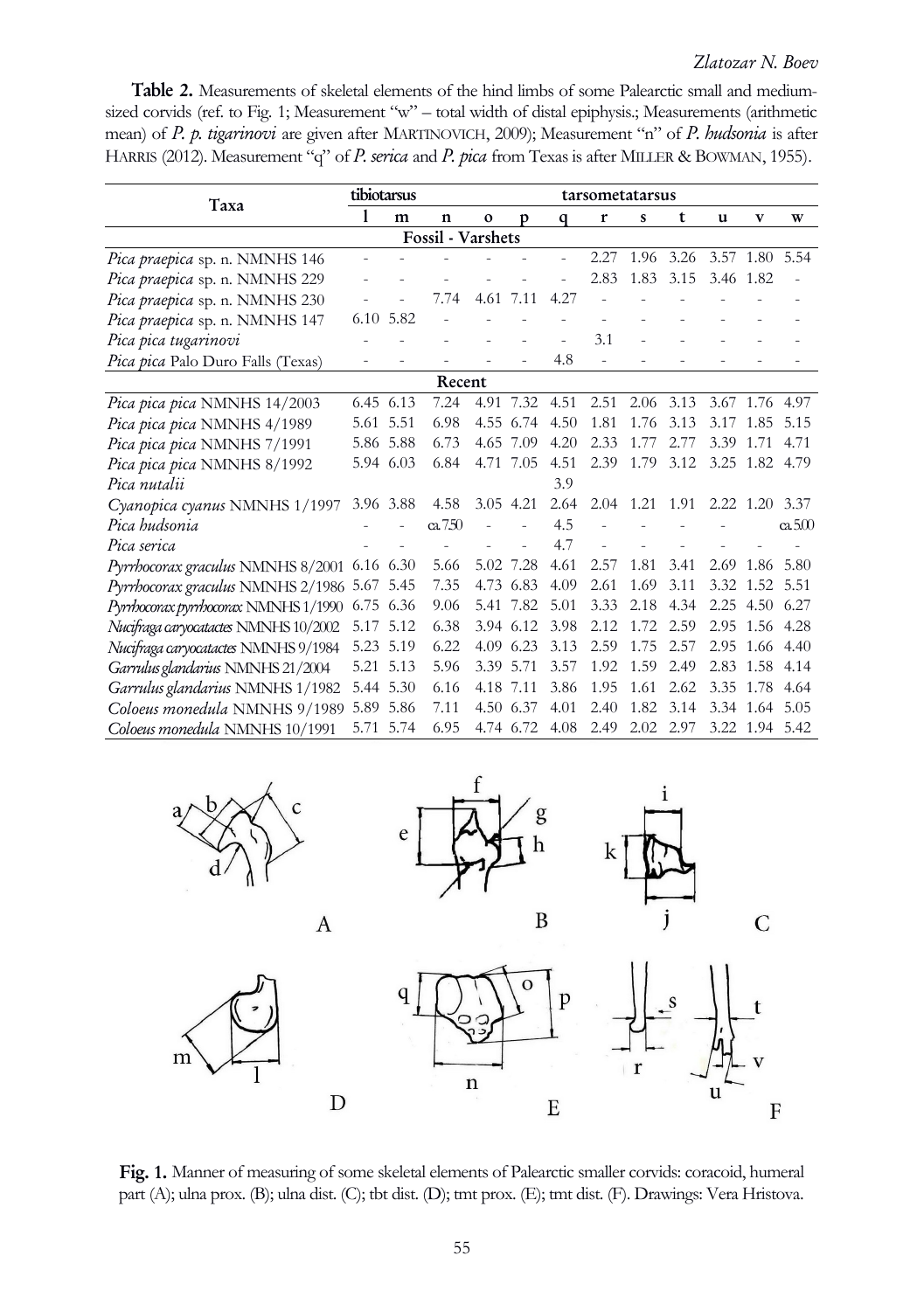### An Early Pleistocene magpie (Pica praepica sp. n.) (Corvidae Leach, 1820) from Bulgaria



Plate 1. Forelimb bones of Pica praepica sp. n., compared with recent Pica pica NMNHS8/1991: coracoid, hum. part NMNHS 231(a); coracoid, hum. part NMNHS 232 (b); coracoid, hum. part NMNHS 233 (c); scapula sin. prox. NMNHS 234 (d); ulna sin. prox. NMNHS 341 (e); ulna dex. dist. NMNHS 242 (f); ulna dex. dist. NMNHS 344 (g); ulna dex. dist. NMNHS 340 (h); ulna sin. prox. NMNHS 341 (above), and ulna sin. dist. NMNHS 242 (bellow) (i). Photographs: Z. Boev.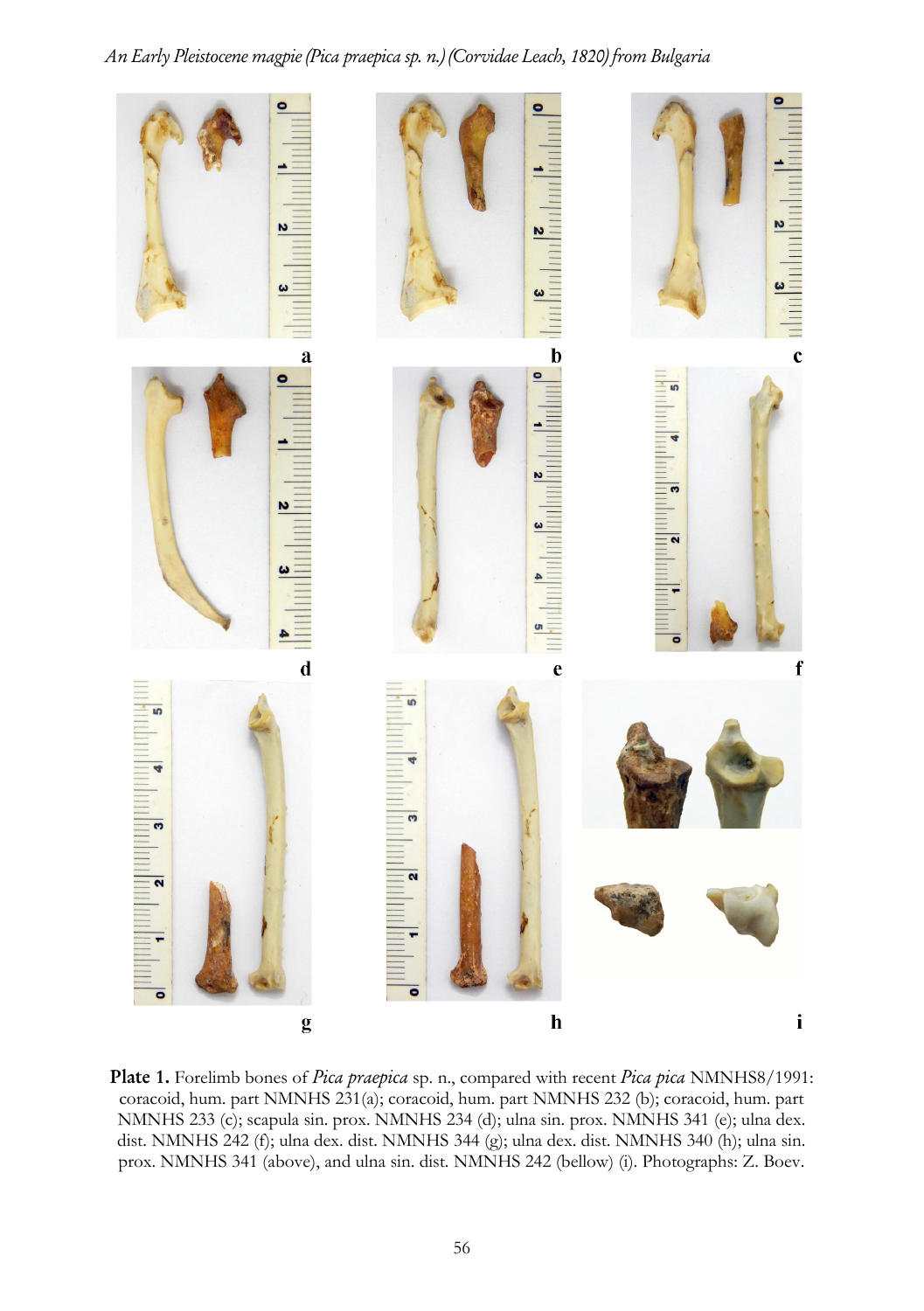

Plate 2. Hindlimb bones of Pica praepica sp. n., compared with recent Pica pica NMNHS8/1991: tmt dex. prox. NMNHS 230 (a); tmt dex. dist. NMNHS 229 (cranial view) (b); tmt dex. dist. NMNHS 229 (lateral view) (c); tmt dex., diaphysal fragment NMNHS 343 (d); tmt prox. epiphysis (above), and distal epiphysis (bellow) (e); tmt sin. dist. NMNHS 146, cranial view (above), and cadudal view (bellow) (f); tbt dex. dist. NMNHS 147, caudal view (above), and lateral view (bellow) (g); tbt dex. dist. NMNHS 147, cranial view (h); phalanx 1 dig. pedis I dex. NMNHS 235, dordal view (above), and medial view (bellow) (i). Photographs: Z. Boev.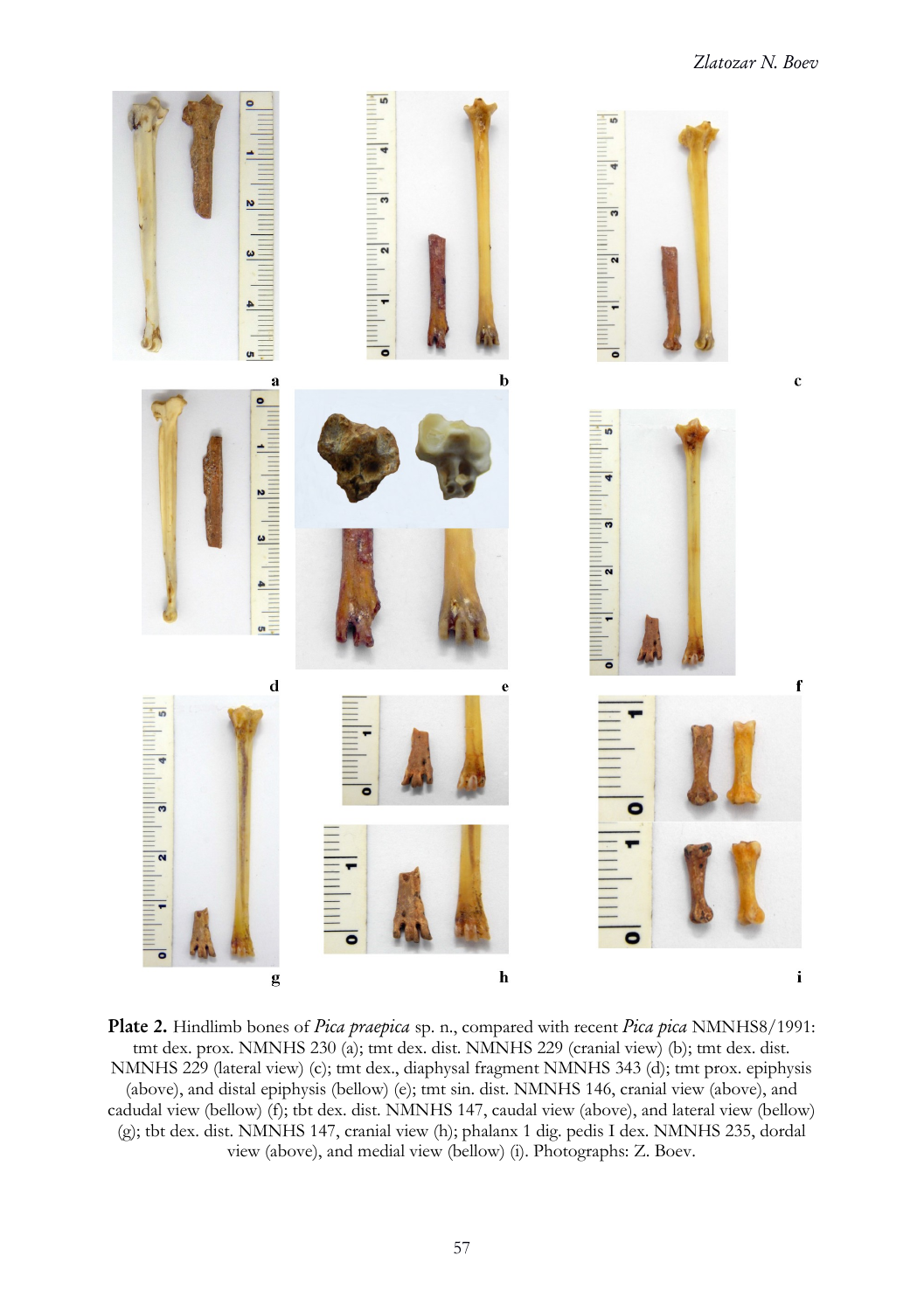#### References

- BAUMEL J. J., WITMER L. M. 1993. Osteologia. In: BAUMEL J., KING A., BREAZILE J., EVANS H., VANDEN BERGE J. (eds) Handbook of avian anatomy: Nomina Anatomica Avium. Pub. Nutall Orn. Cl. 23. Cambridge, Massachusetts, pp. 45–132.
- BOCHENSKI Z, BOCHENSKI Z. M., TOMEK T. 2012. A history of Polish birds. Institute of Systematics and Evolution of Animals PAS, Krakow, 226 pp.
- BOEV Z. 1996. Tertiary Avian Localities of Bulgaria. In: MLÍKOVSKÝ, J. (ed.) Tertiary avian localities of Europe. Acta universitatis Carolinae Geologica. Univerzita Karlova. Praha, 39 (1995): 541–545.
- BOEV Z. 2016. Paleobiodiversity of the Vrachanska Mountains in the Villafranchian: a case study of the Varshets (Dolno Ozirovo) Early Pleistocene locality of fossil fauna and flora. In: BECHEV, D. GEORGIEV, D. (eds) 2016. Faunistic Diversity of Vrachanski Balkan Nature Park, ZooNotes, Supplement 3. Plovdiv University Press. Plovdiv, pp. 299–323.
- BOEV Z. 2002. Neogene avifauna of Bulgaria. In: ZHOU, Z., ZHANG, F. (eds). Proceedings of the 5th Symposium of the Society of Avian Palaeontology and Evolution, Beijing, 01-04.06.2000. Science Press, Beijing, pp. 29–40.
- BOEV Z., TSOUKALA E. 2019. Late Pleistocene and Earliest Holocene avifauna from the Loutra Almopias Cave (Macedonia, Greece). Historia naturalis bulgarica, 40: 1–31.
- DEL HOYO J., COLLAR N. J. 2016. HBW and BirdLife International Illustrated Checklist of the Birds of the World. Volume 2: Passerines. Lynx Edicions, Barcelona. 1013 pp.
- DICKINSON E. C., CHRISTIDIS L. (eds) 2014. The Howard & Moore Complete Checklist of the Birds of the World.  $4<sup>th</sup>$ Edition, Vol. 2, Aves Press, Eastbourne, U.K. 752 pp.
- ERICSON P. G. P., JANSÉN A.-L., JOHANSSON U. S., EKMAN J. 2005. Inter-generic relationships of the crows, jays, magpies

and allied groups (Aves: Corvidae) based on nucleotide sequence data. Journal of Avian Biology, 36: 222–234.

- JANOSSY D. 1972. Die Mittelpleistozäne Vogelfauna der Stranska Skala. In: Musil R. (ed.) Stranska Skala 1910-1945. Anthropos, 20 (N.S.) 12: 35–64.
- HARRIS, A. 2012. Pleistocene vertebrates of Arizona, New Mexico, and Trans-Pecos Texas. UTEP Biodiversity Collections, Centennial Museum, and Department of Biological Sciences, University of Texas at El Paso, El Paso, Texas. 1696 pp.
- KESSLER J. 2020. Evolution of Corvids and their Presence in the Neogene and the Quaternary in the Carpathian Basin. Ornis Hungarica, 28(1): 121–168.
- LEE S., PARR C. S., HWANG Y., MINDELL D. P., CHOE J. C. 2003. Phylogeny of magpies (genus Pica) inferred from mtDNA data. Molecular Phylogeny and Evolution, 29: 250–257.
- LIVEZEY B. C., ZUSI R. L. 2006. Higher-order phylogeny of modern birds (Theropoda, Aves: Neornithes) based on comparative anatomy: I. Methods and Characters. Bulletin of Carnegie Museum of Natural History, 37: 544 pp.
- MARTINOVICH N. 2009. A new subspecies of fossil magpie Pica pica tugarinovi ssp. nov. of late Pleistocene Middle Yenissey River. Eniseyskaya provintsiya. Krasnoyarsk, Al'manah, 4: 119–12 (in Russian).
- MEIN P. 1990. Updating of MN zones. In: Lindsay E. H., V. Fahlbusch P. Mein (eds): European Neogene mammal chronology. New York. Plenum Press, 73–90.
- MILLER A., BOWMAN R. 1955. A Fossil Magpie from the Pleistocene of Texas. The Condor, 58: 164–165.
- MLIKOVSKÝ J. 2002. Cenozoic Birds of the World. Part 1: Europe. Praha: Ninox Press. 406 pp.
- MOURER-CHAUVIRÉ C. 1993. The Pleistocene avifaunas of Europe. Archaeofauna, 2: 53–66.
- PANTELEEV A. V., BURCHAK-ABRAMOVICH N. I. 2000. Passerine birds from the Binagada Pleistocene asphalts. II. Small corvids. Russian Journal of Ornithology, 15: 3–17 (in Russan).